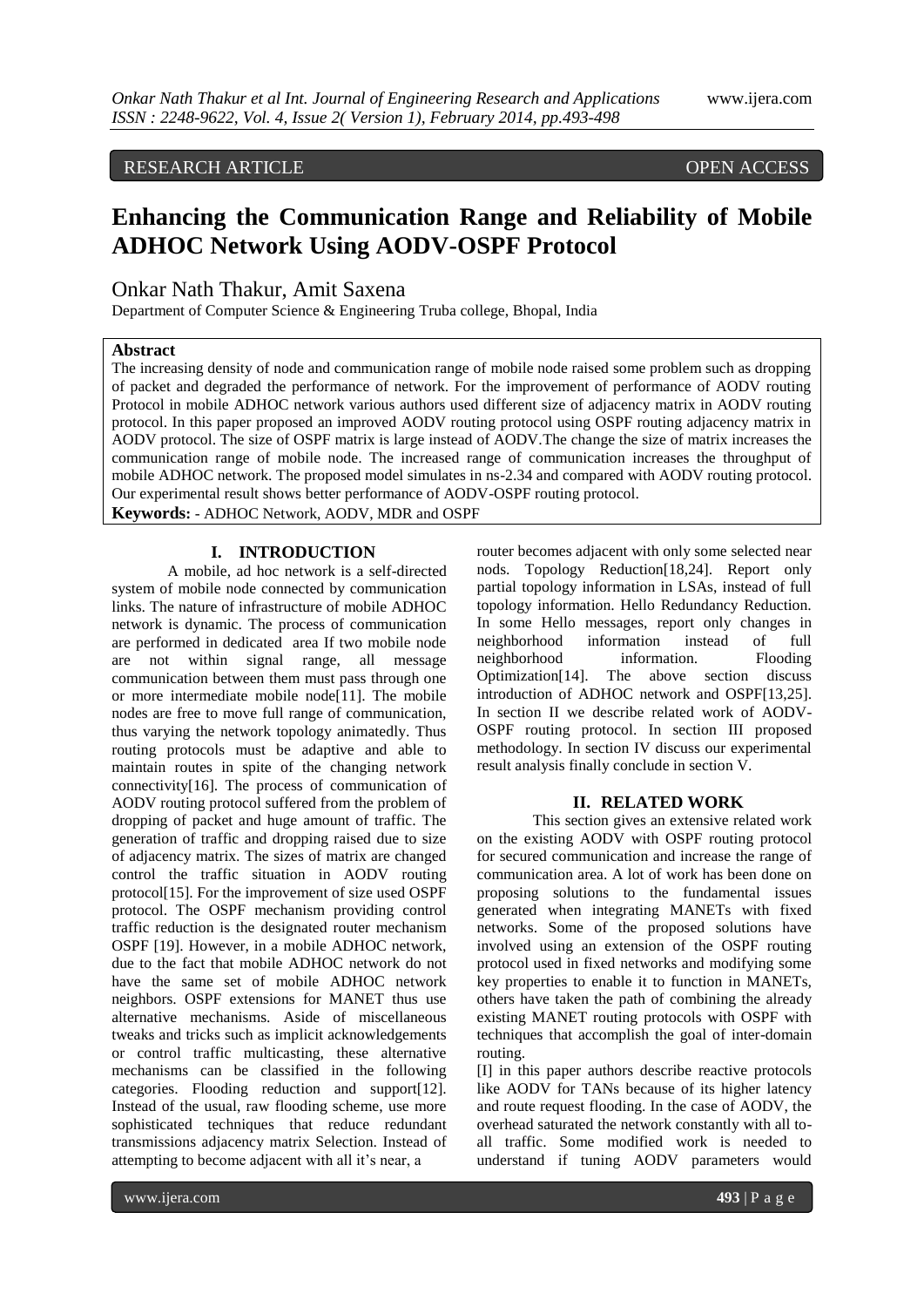benefit the network. All in all, traditional MANET protocols can be leveraged for tactical airborne networks and additional work is needed to ensure high delivery success without increasing overhead.

**[2]**OSPF routing protocol increase the convergence range of communication, Also, the large size of routing domain, and possible occurrence of mobile ADHOC network (MANET) mechanism, requires highly scalable operation on part of OSPF to stay away from routing flux. Current decade have seen important hard work to improving OSPF's convergence speed as well as scalability and extending OSPF to achieve seamless integration of mobile ADHOC networks with conventional wired networks.

[3] Authors used genetic algorithm to solve a network routing problem related to communication. The proposed algorithm to find the shortest path between the source and destination nodes. A simple genetic algorithm is developed to find the shortest path routing in a dynamic network. The developed algorithm uses an efficient coding scheme.

[4] Authors propose a new heterogeneous routing protocol specifically designed for the hierarchical ad hoc network routing protocol. also there a new active clustering scheme to help build a new constant hierarchical configuration, which is fundamental to heterogeneous routing protocols. Stable clustering scheme to dynamically build a physically hierarchical ad hoc network. A large-scale network is then divided into stable small local subnets, similar to the current Internet hierarchical structure [17,22]. However, our wireless backbones are mobile backbones, thus suitable to the mobile computing environment.

[6] Author describe a new algorithm for dynamic routing of bandwidth guaranteed tunnels where tunnel routing requests arrive one-by-one and there is no a priori knowledge regarding future requirements. The problem is motivated by service provider needs for fast deployment of bandwidth guaranteed services and the consequent need in backbone networks for fast provisioning of bandwidth certain path. Offline routing algorithms cannot be used since they require a priori knowledge of all tunnel requests that are to be routed[20]. Instead of , on-line algorithms that hold requests arriving one by one and that satisfy as many potential future demands as possible are needed.

**[7]** Authors propose a new mobility model founded on social network theory. This proposed model allows collection of hosts to be grouped together in a way that is based on social relationships among the individuals. The combination is then mapped to a topographical space, with activities prejudiced by the strength of social ties that may also change in time.

**[8]**Routing adaptation methodologies are investigate, which make use of traditional routing protocols such as OSPF in grouping with MPLS. even as having the common of traffic routed along optimized shortest paths, MPSL is only partially introduce to complement the adaptation process.

**[9]**Author proposes the oblivious routing scheme based on shortest-path routing and load balancing. here present the LP model that find the optimal routing path. The gain that can be achieved for many topologies is significant, and grows with the degree of a node in the network. It is exposed that gain is achieve for all major ISP topologies. The completion of this routing method would make it possible to satisfy greater demands without changing the network topology. Since it is based on the OSPF algorithm, and a simple linear programming algorithm, the required network upgrade is of acceptable complexity[21,23].

[10]This title thus focuses on schemes that complement existing ad hoc broadcast mechanisms (inherently unreliable), which can assurance the full transmission of critical messages, when necessary. An exciting approach in this domain is the use of a covered network, over which significant messages are approved peer to peer, in order to confirm the actual diffusion.

## **III. PROPOSED METHODOLOGY**

In this paper we modified the OSPF-MDR routing protocol for mobile ADHOC network. OSPF-MDR routing protocol is extension of mobile ADHOC routing protocol for the improvement of communication range of node. In mobile ADHOC network multi-hope commutation loss of data rate is very high. For the increasing range of signal strength and reliable communication Proposed optimal routing protocol for MANET using MDR. The MDR process increases the range of adjunct of OSPF routing. According to survey of OSPF implementation of MANET network on data accumulate by their researchers, OSPF-MDR has been challenged as a suitable routing protocol for MANETs. OSPF-MDR is the MANET extension of OSPF. It is based on the selection of a subset of MANET routers consisting of MANET designated routers (MDRs) and Backup MDRs that form a connected dominating set (CDS). The CDS is used to reduce flooding overhead, as only the MDRs and Backup MDRs flood new link state advertisements (LSAs) out the receiving interface to their neighbors. In addition, adjacencies are formed only between MDRs and a subset of their neighbors which provides proper scaling in large scale networks. Fast convergence to topology changes has emerged as a critical requirement for today's routing infrastructures. However, limiting the processing/bandwidth overhead of the routing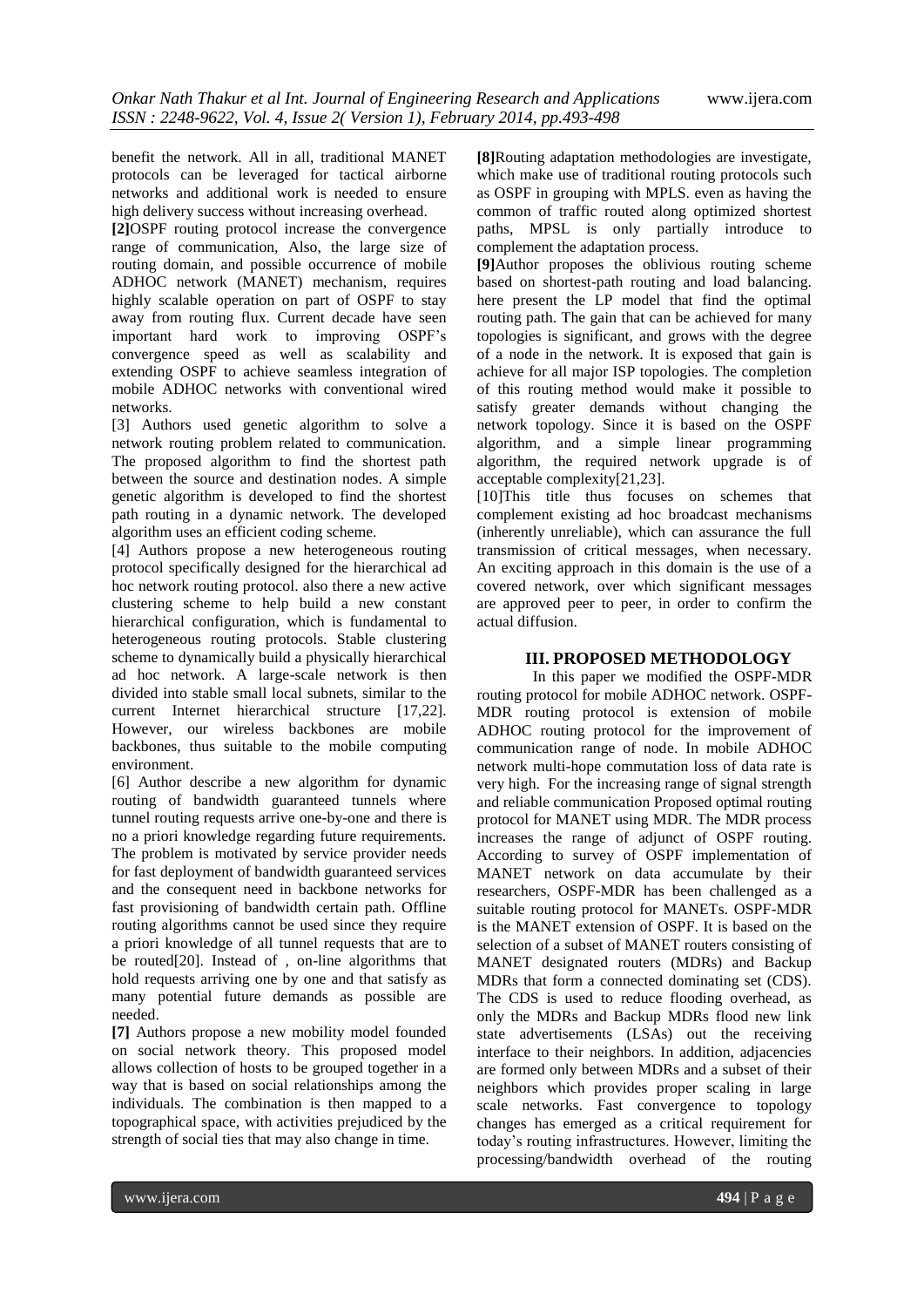protocol continues to be as important as before. OSPF, being a distributed protocol, requires timely execution of certain operations, e.g., generation and processing of hello packets, by the participating routers. This process might be causing the alleged lack of convergence of OSPF. AODV routing protocol is enhanced by MDR technique. In MDR technique basically three sections are added in basic AODV routing protocol. There are three new elements introduced to improve the existing AODV in recvReply() function namely are 1) the rrep\_table to store incoming RREP packet, 2) mali\_list to keep the optimal path and 3) the rt\_upd, parameter to control the routing table update. In this fashion MDR technique of improved AODV routing protocol for diversity range of communication. An outlier is process from that process we find the boundary side node in ADHOC network under certain condition. The outlier detection algorithm is Unsupervised learning approach is employed to this model. The rate of unsupervised learning is a new description or demonstration of the inspection data, which will then lead to improved potential responses or decisions. Outlier methods do not need the prior knowledge of inner node and outer node communication in ADHOC network, but instead detect changes in behavior or unusual communication. These methods model a baseline distribution that represents normal behavior and then detect observations that show greatest loss of packet from the normal. Outliers are a basic form of non-standard examination that can be used for outer node detection. In supervised methods, models are trained to discriminate between outer node and non-outer node behavior so that new observations can be predefined to class. Supervised methods require accurate identification of outer node communication in ADHOC network and can only be used to detect outer node of a type that have before occur. An improvement of using unsupervised methods over supervised methods is that beforehand undiscovered types of outer node may be detected. Supervised methods are only trained to tell apart between legitimate communications and previously known outer node. In the process of MDR with outlier is perform as , the outer node form range of communication treat as abnormal and stop the control message transmission and create spate class of all these node and spread information to all neighbor node for updating routing table. This algorithm consists of two sections: the outlier class and the outer node class. And the entire node of ADHOC network treats as normal node.

#### **IV. Algorithm description**

ALGRITHM: MDR \_OD INPUT: RECV (), distance d, number of node k, number of outlier node m OUTPUT: m outliers, outer node node MN

METHOD: **BEGIN** MDR \_OD (RECV (),d,k); When (RECV=0) MN (m); END 1) Outlier class PROCEDURE MDR OD (RECV (),d,k); BEGIN (1) FOR each node with distance  $d=0$ ; (2) IF the destination node d=∞ Found all (MN) (3) FOR all node= 0 III normal class DO (4)N .addclass( m); (5) ENDIF (6) Remove normal node N form outer node MN from current class (7) outerslist MN( $d=\infty$ ); END 2). Outer node class PROCEDURE MN(m) **BEGIN** (1) Perform a RECV() and MAIL LIST FROM MN GROUP; (2) Return M node with minimal class (MN)

END



Figure 1 proposed model of improved AODV-OSPF routing protocol.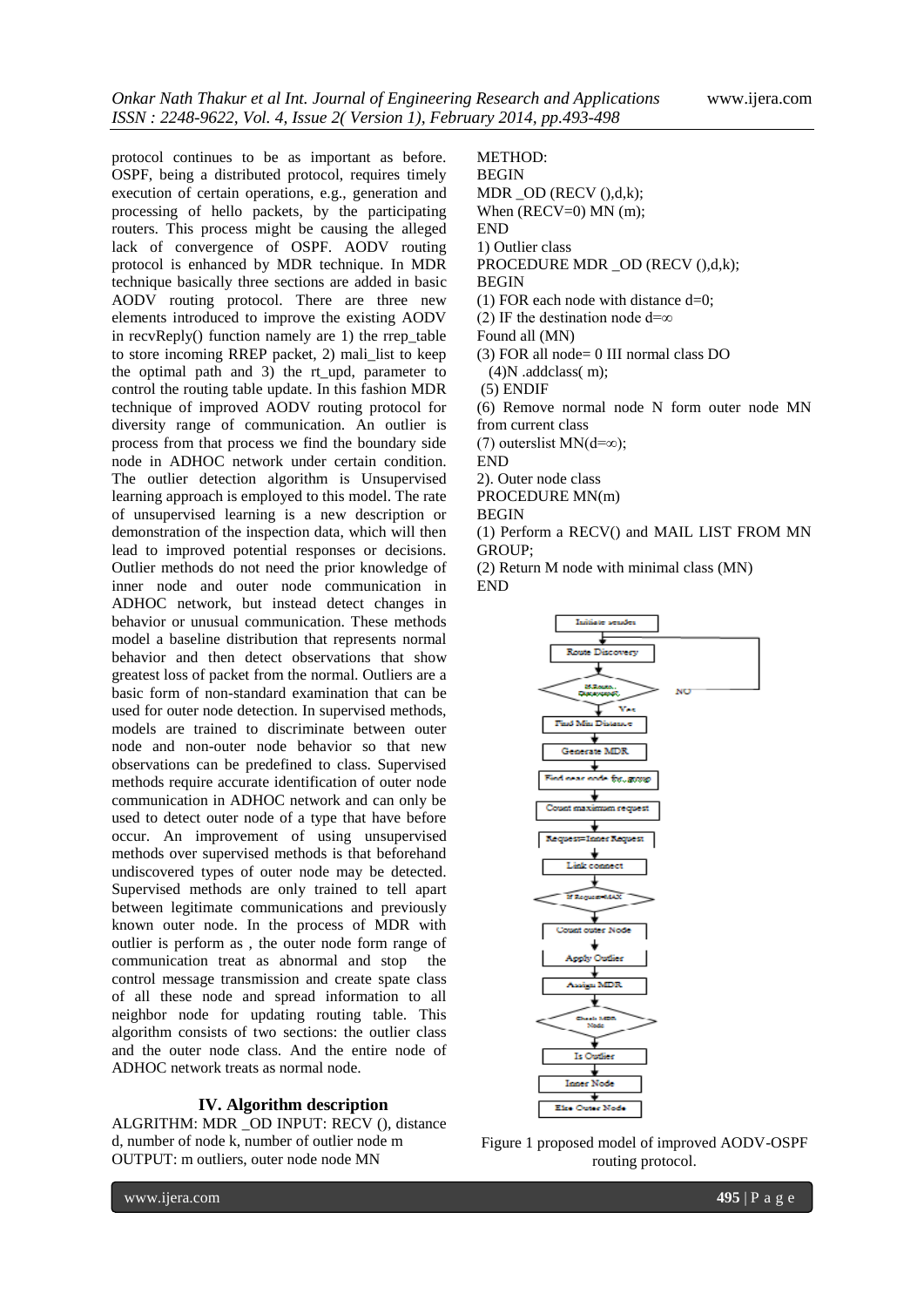### **V. EXPERIMENTAL RESULT ANALYSIS**

For the effectiveness of our proposed model simulate in discrete network simulator ns-2, and used some standard parameter for performance analysis.

| <b>Parameter</b>           | <b>Value</b>       |
|----------------------------|--------------------|
| <b>Simulation duration</b> | 100 <sub>sec</sub> |
| <b>Simulation area</b>     | 1000*1000          |
| Number of mobile node      | 30                 |
| <b>Traffic type</b>        | Chr(udp)           |
| Packet rate                | 4 packet/sec       |
| Host pause time            | 10sec              |

#### **Performance Parameter:-**

Throughput: It gives the fraction of the channel capacity used for useful transmission (Data packets correctly delivered to the destination) and is defined as the total number of packets received by the destination. It is in fact a measure of the effectiveness of a routing protocol [14].

Average end-to-end delay: This includes all possible delays caused by buffering during route discovery latency, queuing at the interface queue, retransmission delays at the MAC, and propagation and transfer times[7].

Packet delivery fraction: The ratio of the data packets delivered to the destinations to those generated by the traffic sources [10]



Figure 2 shows that the compression of 30 node simulation of overall simulation in terms of packet received, packet send and packet lost in both protocol AODV and AODV-OSPF routing protocol.



Figure 3 shows that throughput of packet send and received in communication mode in both two protocols AODV and AODV-OSPF.



Figure 4 shows that packet delivery ratio of simulated node in given scenario of AODV Protocol and AODV-OSPF routing protocol.

# **VI. CONCLUSION AND FUTURE WORK**

Without infrastructure and node mobility in ad hoc network is a great challenge in reliability concern. For reliability concern various method are proposed for node signal strength in mobile ad hoc network. The MDR scheme of leader agent and member surveillance greatly reduces the relative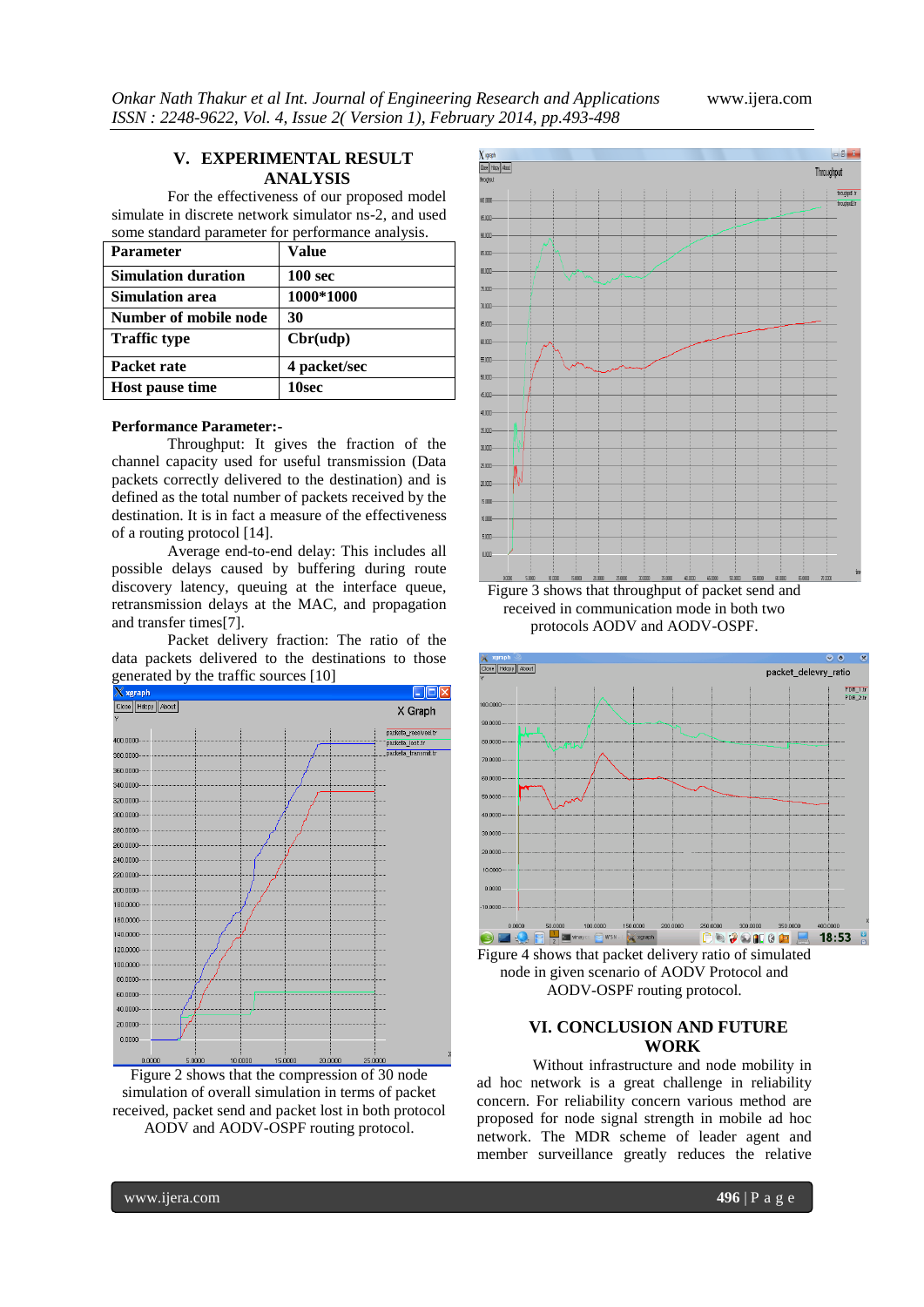calculating overheads and communication costs. Generally speaking, when leader agent node and surveillance nodes can ensure the reliability, the communication result is reliable. The dissertation proposes a novel scheme for outer outlier node detection in mobile ad hoc network. Our proposed method uses unsupervised learning technique for MDR formation. Our proposed method also removes the node ambiguity in outer range node. And minimize a packet dropping in mobile ad hoc network. Our proposed mechanism has overcome some of the limitations like it has the required some extra computational time for the process of MDR allocation in terms of normal and abnormal. It also introduces little bit computational overhead during route advertisement and path establishment. proposed state of the art on reliable MANETs against packet dropping of outer node. The outer scheme as well as prevention, detection and reaction mechanism we have explored. We categorized them into three categories according to their goals and their specific strategies. We concluded the proposed schemes based upon certain assumptions and their specific characteristics. These works assume that a node tries always to maximize its benefit by choosing whether to cooperation the network or not. However those works are based on assumption that the majority of the nodes are inner which not a usual case in MANET is. We can extend this existing approach for maximum number of nodes in a wireless environment through the use of more secure channel and functionality of using buffer system. In future the current AODV-MDR performance can be improved with the help of other techniques. In future enhancement we can improve this performance by using rough set theory approach.

# **REFERENCES**

- [1] Bow-Nan Cheng, Scott Moore" A Comparison of MANET Routing Protocols on Airborne Tactical Networks" 978-4673, IEEE 2013,PP 67-89.
- [2] M. Goyal, M. Soperi, E. Baccelli, G. Choudhury, A. Shaikh, H. Hosseini, and K. Trivedi " Improving Convergence Speed and Scalability inOSPF: A Survey" IEEE Communications Surveys & Tutorials 1553- 877, Ieee 2012,Pp 86-92.
- [3] Gihan Nagib and Wahied G. Ali" Network Routing Protocol using Genetic Algorithms" International Journal of Electrical & Computer Sciences IJECS-IJENS Vol: 10, 2010, PP 56-67.
- [4] Joseph Chabarek, Joel Sommers, Paul Barford, Cristian Estan, David Tsiang, Stephen right" Power Awareness in

Network Design and Routing" 9781-4244- IEEE 2008,PP 42-53.

- [5] Kaixin Xu, Mario Gerla" A Heterogeneous Routing Protocol Based on A New Stable Clustering Scheme" IEEE 2010,PP 36-45.
- **[**6] Murali Kodialam T. V. Lakshman" Minimum Interference Routing with Applications to MPLS Traffic Engineering" IEEE 2010,PP 56-64.
- [7] Mirco Musolesi, Cecilia Mascolo" A Community Based Mobility Model for Ad Hoc Network Research" 1595933603 ACM 2010,PP 85-94.
- [8] Anton Riedl" Optimized Routing Adaptation in IP Networks Utilizing OSPF and PLS"IEEE 2010,PP56-67.
- [9] Marija Anti´c, Aleksandra Smiljani´c" Oblivious Routing Scheme Using Load Balancing Over Shortest Paths" IEEE 2010,26-35.
- [10] Cedric Adjih, Pascale Minet, Paul Muhlethaler, Emmanuel Baccelli and Thierry Plesse" QoS support, security and OSPF interconnection in a MANET using OLSR" Journal of Telecommunications and Information Technology 2008,PP 74-85.
- [11] Nick McKeown, Tom Anderson" OpenFlow: Enabling Innovation in Campus Networks"IEEE 2008,45-55.
- [12] Emmanuel Baccelli, Juan Antonio Cordero and Philippe Jacquet" Using Relative Neighborhood Graphs for Reliable Database Synchronization in MANETs" published in WIMESH 2010 - Fifth IEEE Workshop On Wireless Mesh Networks IEEE 2010,PP 50- 59.
- [13] Gihan Nagib and Wahied G. Ali" Network Routing Protocol using Genetic Algorithms" IJENS –IJECS 2010,PP 54-65.
- [14] Joseph Chabarek, Joel Sommers, Paul Barford, Cristian Estan, David Tsiang, Stephen right" Power Awareness in Network Design and Routing" 9781-4244 IEEE 2008,PP 45-55.
- [15] Kaixin Xu, Mario Gerla" A Heterogeneous Routing Protocol Based on A New Stable Clustering Scheme" IEEE 2008**,**PP 23-30.
- [16] Murali Kodialam T. V. Lakshman" Minimum Interference Routing with Applications to MPLS Traffic Engineering" IEEE 2010, PP 35-42.
- [17] Youngseok Lee, Biswanath Mukherjee" Traffic Engineering in Next-Generation Optical Networks" Third Quarter 2004, Volume 6, No. 3, 2004, Pp 52-63.
- [18] Lidong Zhou, Zygmunt J. Haas" Securing Ad Hoc Networks"IEEE 2008, PP 36-45.